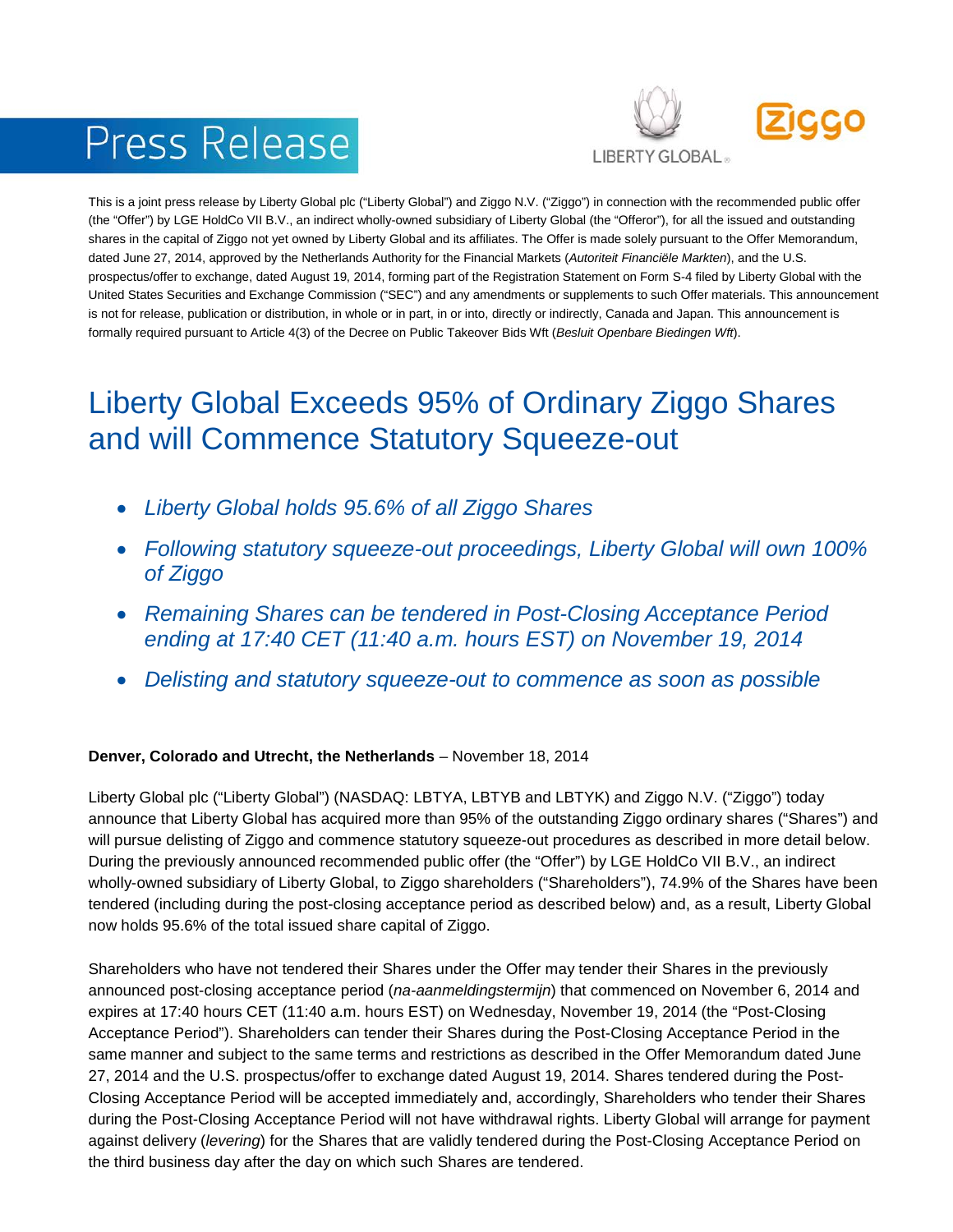

As a result of the acquisition by Liberty Global of more than 95% of the Shares, Liberty Global and Ziggo jointly announce that they will terminate the listing and trading of the Shares on Euronext Amsterdam as soon as possible in consultation with Euronext Amsterdam. In addition, Liberty Global will initiate a statutory squeeze-out procedure in accordance with article 2:359c and 2:92a of the Dutch Civil Code as soon as possible, in order to acquire the remaining Shares not tendered and not held by Liberty Global.

#### **Exchange Agent**

ING Bank N.V. (Attention: Sjoukje Hollander/Remko Los) Bijlmerdreef 888 1102 MG Amsterdam The Netherlands Telephone: + 31 20 563 6546 / + 31 20 563 6619 Fax: + 31 20 563 6959 E-mail: iss.pas@ing.nl

#### **Information Agent**

Georgeson Westplein 11, 3016 BM, Rotterdam, Netherlands 480 Washington Boulevard, 26th Floor, Jersey City, NJ 07310 USA Toll-Free Number for European Retail Shareholders: 00 800 3814 3814 European Bank and Broker Helpline: +44 (0) 870 703 6357 Toll-Free Number for Institutional and U.S. Shareholders: (877) 507-1756 Email: ziggo@georgeson.com

### Additional Information and Where to Find It

Nothing in this press release shall constitute a solicitation to buy or subscribe for or an offer to sell any securities of Ziggo. In connection with the proposed acquisition of Ziggo, Liberty Global has filed a registration statement on Form S-4 with the SEC as amended containing the U.S. Prospectus, and as to which the Offer Memorandum has been filed as an exhibit. SHAREHOLDERS OF ZIGGO ARE URGED TO READ THE REGISTRATION STATEMENT AND THE U.S. PROSPECTUS (INCLUDING ANY AMENDMENTS OR SUPPLEMENTS THERETO) BECAUSE THEY CONTAIN IMPORTANT INFORMATION. Shareholders can obtain a free copy of the registration statement, the U.S. Prospectus and the Offer Memorandum, as well as other filings containing information about Liberty Global, without charge, at the SEC's internet site (http://www.sec.gov). Copies of the registration statement, the U.S. Prospectus, the Offer Memorandum and other filings by Liberty Global with the SEC that are incorporated by reference in the U.S. Prospectus can also be obtained, without charge, by directing a request to Liberty Global plc, 12300 Liberty Boulevard, Englewood, CO 80112, USA, Attention: Investor Relations, or on the website of Liberty Global at http://www.libertyglobal.com/ir-ziggo-offer.html.